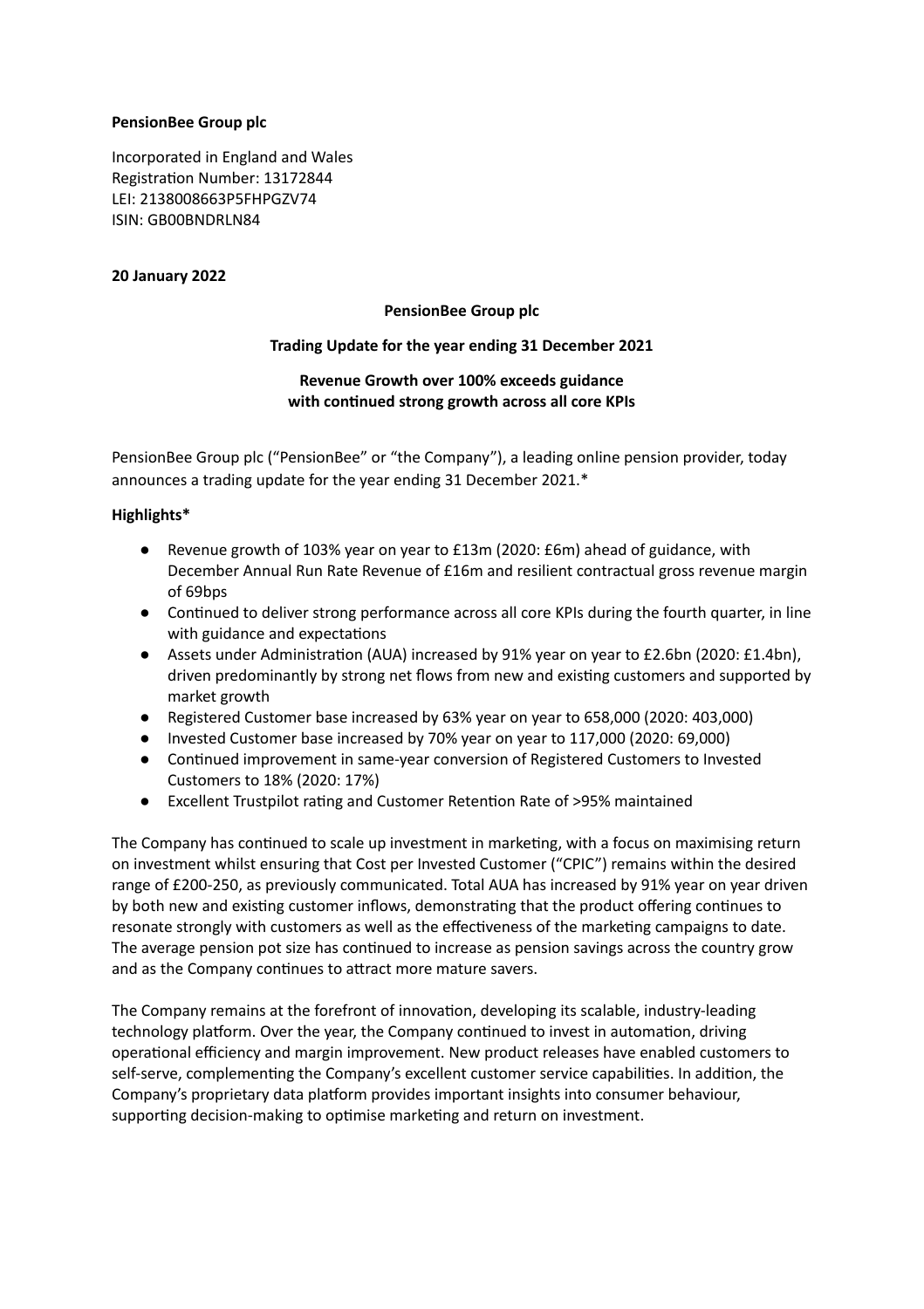## **Outlook**

The Board remains confident in the continued growth opportunity for the Company and is pleased to re-iterate the medium-term financial guidance provided at the time of the IPO. In addition, due to increasing revenue visibility as customer numbers continue to grow, the Board now announces additional short-term guidance for FY2022. The Company is expected to generate in excess of £20m of revenue for FY2022. Further margin improvement during the year will enable Adjusted EBITDAM profitability by December 2022, assuming relative market stability.

The Company will continue to invest in marketing and customer acquisition through 2022 to ensure that it is best positioned to capture the significant opportunity in the UK defined contribution pensions market. The Board anticipates that marketing spend will be weighted towards H1 2022, with CPIC experiencing a strong decline towards the end of the year.

Preliminary results for the 12 months to 31 December 2021 will be released on 17 March 2022.

It is expected that PensionBee will transition from the High Growth Segment to the Premium Segment of the Main Market in the first half of 2022.

There will be a presentation for analysts and investors this morning at 8:30am via webcast. Please contact pensionbee@tulchangroup.com if you would like to attend.

Romi Savova, CEO of PensionBee, commented:

*"We are delighted to report another period of strong operaonal and financial performance, with* revenue growing by more than 100% year on year - in excess of our quidance given at the time of our *IPO. Our focus on efficient, data-led markeng has helped us to increase our customer base considerably as we connue to seize the significant opportunies in front of us. We are looking forward to further capitalising on these market drivers in the year ahead, responding to our customers'* needs in order to help everyone achieve a happy retirement."

#### **Financial Summary\***

|                                                    | As at Period End |          |          |            |  |
|----------------------------------------------------|------------------|----------|----------|------------|--|
|                                                    | Dec-2019         | Dec-2020 | Dec-2021 | YoY change |  |
|                                                    |                  |          |          |            |  |
| AUA $(\text{fm})^1$                                | 745              | 1,358    | 2,587    | 91%        |  |
| AUA Retention Rate (% of AUA) <sup>2</sup>         | >95%             | >95%     | >95%     | Stable     |  |
| Registered Customers (thousands) <sup>3</sup>      | 232              | 403      | 658      | 63%        |  |
| Active Customers (thousands) <sup>4</sup>          | 64               | 119      | 172      | 44%        |  |
| Invested Customers (thousands) <sup>5</sup>        | 38               | 69       | 117      | 70%        |  |
| Customer Retention Rate (% of $IC$ ) <sup>6</sup>  | >95%             | >95%     | >95%     | Stable     |  |
| Cost per Invested Customer $(E)^7$                 | 206              | 232      | 246      | Within     |  |
|                                                    |                  |          |          | Threshold  |  |
| Same Year RC: IC Conversion (% of RC) <sup>8</sup> | 16%              | 17%      | 18%      | $+1$ ppt   |  |
| Contractual Revenue Margin (% of AUA) <sup>9</sup> | 0.68%            | 0.69%    | 0.69%    | Stable     |  |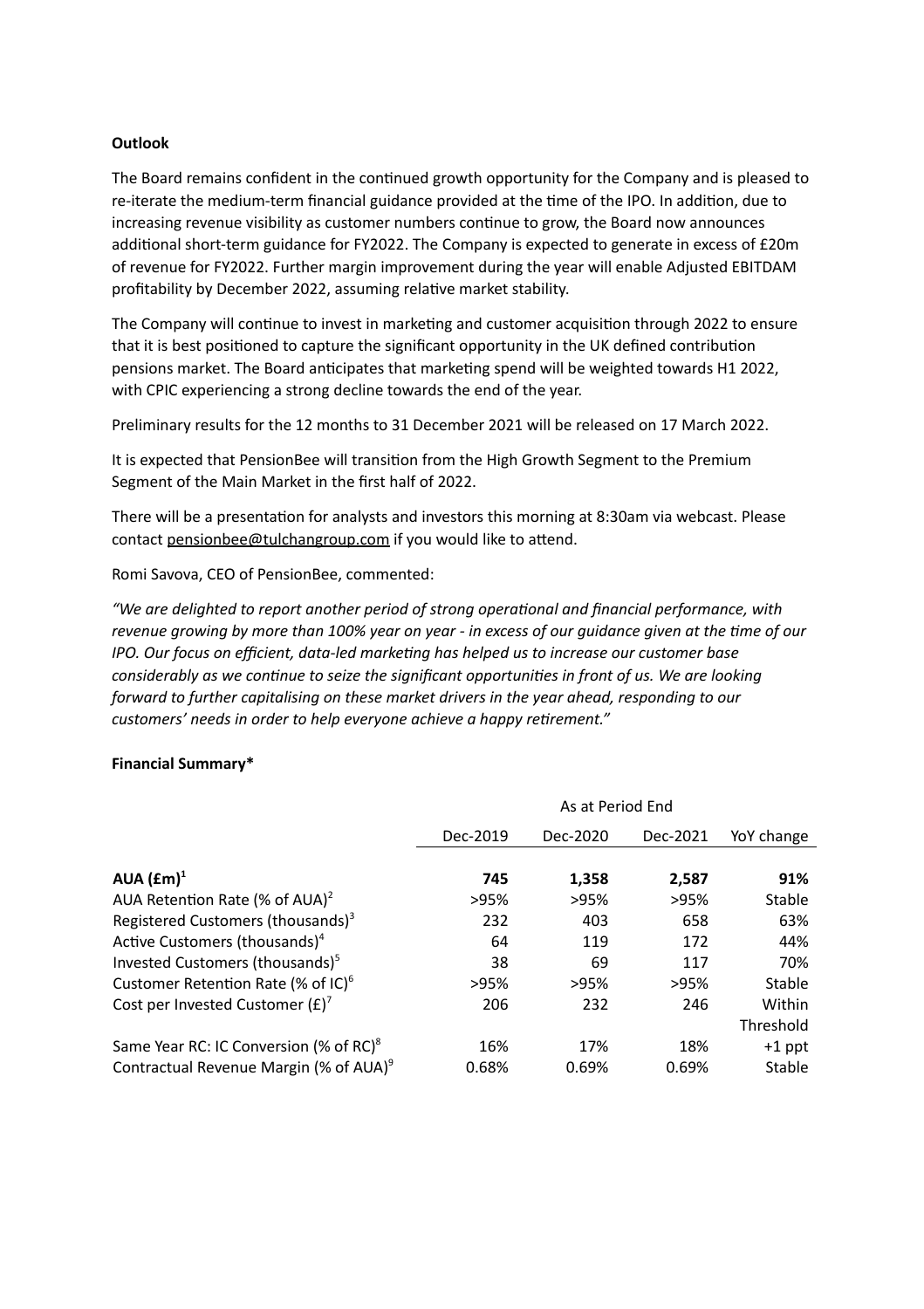|                                                     | For the Period Ending |           |          |            |  |
|-----------------------------------------------------|-----------------------|-----------|----------|------------|--|
|                                                     | Dec-2019              | Dec-2020  | Dec-2021 | YoY change |  |
|                                                     |                       |           |          |            |  |
| Revenue $(fm)^{10}$                                 | 4                     | 6         | 13       | 103%       |  |
| Annual Run Rate Revenue (£m) <sup>11</sup>          | 5                     | 9         | 16       | 85%        |  |
| Adjusted EBITDA $(fm)^{12}$                         | (6)                   | (10)      | (16)     | 57%        |  |
| Adjusted EBITDA Margin (% of Revenue) <sup>13</sup> | $(166)$ %             | $(166)$ % | (128)%   | $+38$ ppt  |  |
|                                                     |                       |           |          |            |  |
|                                                     | For the Period Ending |           |          |            |  |
|                                                     | FY-2019               | FY-2020   | FY-2021  | YoY change |  |
|                                                     |                       |           |          |            |  |
| Opening AUA $(fm)^1$                                | 328                   | 745       | 1,358    | 82%        |  |
| Gross Inflows (£m)                                  | 378                   | 593       | 1,099    | 85%        |  |
| Gross Outflows (£m)                                 | (34)                  | (70)      | (145)    | 106%       |  |
| Net Inflows (£m)                                    | 344                   | 523       | 955      | 83%        |  |
| Market Growth and Other (£m)                        | 73                    | 90        | 275      | n/m        |  |
| Closing AUA $(fm)^1$                                | 745                   | 1,358     | 2,587    | 91%        |  |

- FInancial results for FY-2021 are unaudited.
- 1 Assets under Administration (AUA) is the total invested value of pension assets within PensionBee Invested Customers' pensions. It measures the new inflows less the outflows and records a change in the market value of the assets. AUA is a measurement of the growth of the business and is the primary driver of Revenue.
- 2 AUA Retention measures the percentage of retained PensionBee AUA from Transfer Outs over the average of the trailing twelve months. High AUA retention provides more certainty of future Revenue. This measure can also be used to monitor customer satisfaction.
- 3 Registered Customers (RC) measures customers who have started the sign-up process and have submitted at least a name and an email address and includes those customers who are classified as Active Customers.
- 4 Active Customers (AC) means all customers who have requested to become an Invested Customer by accepting PensionBee's terms of business but for whom the transfer or contribution process is not yet completed and all customers who are classified as Invested Customers.
- 5 Invested Customers (IC) means those customers who have transferred pension assets or made contributions into one of PensionBee's investment plans.
- 6 Customer Retention Rate measures the percentage of retained PensionBee Invested Customers over the average of the trailing twelve months. High customer retention provides more certainty of future Revenue. This measure can also be used to monitor customer satisfaction.
- 7 Cost per Invested Customer (CPIC) means the cumulative advertising and marketing costs incurred since PensionBee commenced trading up until the relevant point in time divided by the cumulative number of Invested Customers at that point in time. This measure monitors cost discipline of customer acquisition. PensionBee's desired CPIC threshold is £200-£250.
- 8 Same Year RC:IC Conversion percentage is calculated by dividing the number of Invested Customers as at the end of the period by the number of Registered Customers at the end of the period. This measure monitors PensionBee's ability to convert customers through the acquisition funnel.
- 9 Contractual Revenue Margin means the weighted average contractual fee rate across PensionBee's investment plans (before applying any size discount) calculated by reference to the amount of AUA held in each plan across the period.